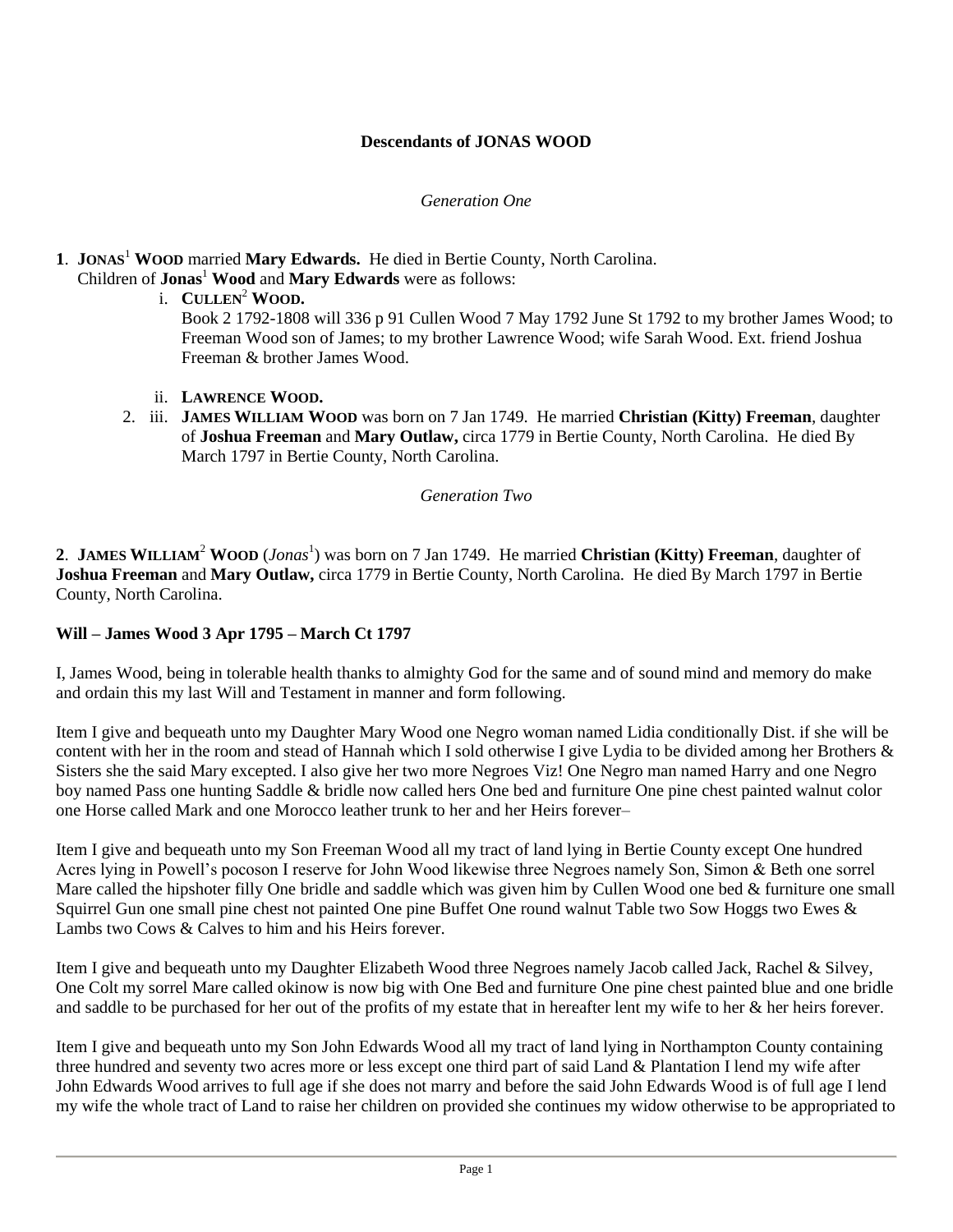the use of my Son John as aforesaid I likewise give my Son John E Wood One hundred acres of Land lying in Bertie County to be laid off by my Executors in Powell's pocoson it being part of a tract of land I purchased of Martha Page and my Hunting Gun Bridle and saddle which I desire may be held for him until he comes of age to him and his heirs forever.–

Item After all my just debts are paid I lend my wife all the residue of my estate that is not before given away to Boards School Cloath and raise the children gratis Dist Freeman Wood, Elizabeth Wood, John E Wood, Sarah Wood, and Celia Wood and any other child or children which may be born of my wife which is mine this lent to extend no further than during her widow-hood otherwise if she my wife shall continue a widow until John E Wood arrives to mature age then my desire is that all my estate not before given away shall be equally divided between John E Wood, Sarah Wood, and Celia Wood and any other or others which may be born to my wife as aforesaid my wife having one third of John E Wood's legacy during her widowhood or life and not otherwise, so likewise when Sarah Wood shall arrive to mature age or marry one third of her legacy to be alisted to my wife she continuing my widow or during her life and not otherwise. Likewise at full age or marriage of Celia Wood my wife continuing a widow I desire one third of her legacy to allotted to my wife for and during her widowhood or life and not otherwise. the . . . . . . . . . . . . . . . . . . . . . . . . . . . . . .. ..

And further I desire that if either of my four daughters Mary, Elizabeth, Sarah & Celia should die without lawful issue that the surviving Brothers & Sisters have the deceased legacy equally divided amongst them

In Witness whereof I have here-unto set my Hand & Seal the 3rd day of April 1795 and acknowledge this my last Will and Testament I constitute and appoint my wife Christian Wood , Jacob Freeman, and Jonas Wood my Executors of this Will to -

James Wood & a Seal

Test: John Norsworthy; Abednigo (x) Rutland Northampton County / March Court 1797.

 **CHRISTIAN (KITTY) FREEMAN** was born on 11 Nov 1760 in Bertie County, North Carolina. She married **William Moring** circa 1798 in Bertie County, North Carolina. She died By May 1816 in Northampton County, North Carolina. WILL – CHRISTIAN MORING - May 28, 1814; May Term 1816 Bertie County.

In the name of God Amen. I Christian Moring of Northampton County and State of North Carolina being sick and weak in body but of Perfect Sound Mind and Memory. Thanks be to the Almighty God for the Same and calling to mind the Uncertainty of this Present life and that all flesh must yield unto Death when it shall please God to Call them do make my last Will and Testament in manner and form following.

First I commit my soul into the hands of Almighty God who gave it hoping through the — of Jesus Christ my redeemer to receive pardon for all my Sins and My body to the Ground to be buried in a Christian like manner at the Dicrestion of my Executives herafter Named. and touching Such Temporal Estate Goods and Chattles As it hath pleased the Almighty God to bestow on Me I Give in Manner and form following

Item: I give and Bequeath to my Son William Moring Nine Negroes namely- Kader, Isaac, George, and Willis, Judah, Betty, Betsey, Shillan, Mourning of Sheba. also Fifty acres of Land which I purchased from William Horn and joining the lands on which Ansen Jeffreys lives and at present and the Lands of Fredrick Lawrence. to him and to his heirs and assigns forever.

I give and bequeath to my Son William Moring after my Just Debts being paid the Residual or Whole of my property consisting of Stocks of Different kinds, Household and Kitchen furniture. plantation Utensila to the only proper Use and behalf of him the Said William Moring his heirs and assigns forever.

Lastly I do herby Constitute, appoint and ordain my son John E Wood together with my Friend Baldy Ashburn whole and Sole Executors of this my last Will and Testament Revoking and Disannulling all former Wills heretofore made by me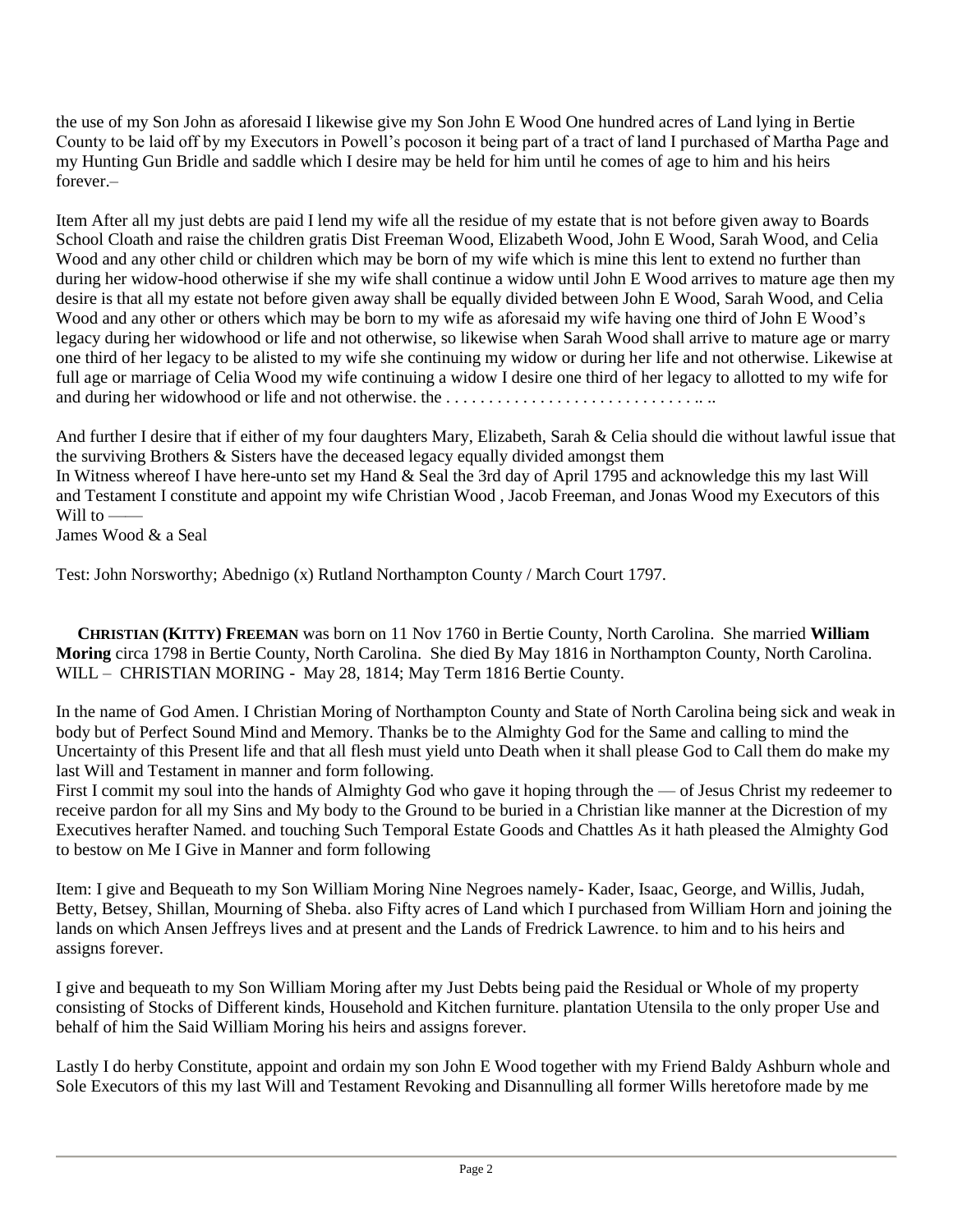and shall acknowledge this only to be my last Will and Testament in Witness whereof I hereunto set my hand and fix my seal the 20th day of May 1814.

Signed and acknowledged in the presence of (none) Christian Moring and her wax seal.

Bertie Co Feb Ct 1816–William Mebane stated that he believed that the will was signed by the decease Christian Moring and was ordered recorded by the Ct. Sol. Cherry, Clk.

## Children of **James William**<sup>2</sup> **Wood** and **Christian (Kitty) Freeman** were as follows:

i. **CULLEN**<sup>3</sup> **WOOD** died before 1834.

No living issue. Listed in 1811 division of estate of James Wood. Information from Sally's Palace.

ii. **MARY WOOD** was born on 8 Oct 1780 in Bertie County, North Carolina. She married **William Mebane**, son of **Alexander Mebane** and **Mary Armstrong,** circa 1798 in Northampton County, North Carolina. She died on 21 Jan 1846 in Mebane, Alamance County, North Carolina, at age 65.

 **WILLIAM MEBANE** was born on 28 Apr 1779 in Orange County, North Carolina. He died on 3 May 1856 in Orange County, North Carolina, at age 77. Burial: Location – five miles from the intersection of NC Highways Nos. 119 and 70-A, in Mebane, NC, is this family burial plot of a pioneer family.

iii. **ELIZABETH WOOD** was born circa 1781. She married **William Sutton.** She married **Thomas Howe**, son of **Alexander Howe** and **Mary Unknown,** on 27 Sep 1804. She died circa 1818 in Bertie County, North Carolina.

**WILLIAM SUTTON** died in Bertie County, North Carolina.

**THOMAS HOWE** was born circa 1775. He died before 1813 in Bertie County, North Carolina.

iv. **DR. JOHN EDWARDS WOOD** was born circa 1785. He married **Elisa Foort** circa 1805. He married **Mary Sutton**, daughter of **Thomas Sutton 111** and **Sarah Freeman,** on 7 Aug 1816 in Bertie County, North Carolina. He died in 1834 in Bertie County, North Carolina.

1816 John E Wood guardian of Celia Sutton orphan of Thomas Sutton 1816 John E Wood guardian of Mary Howe orphan of Thomas Howe

John Wood was the Adm of the estate of Elizabeth Wood Howe Sutton widow of William Sutton. (See descendants of George Sutton, son of Thomas Sutton 1)

ESTATE OF JOHN EDWARD WOOD – NC Estates

1835 – Alexander W. Mebane, John A. Sutton and William Mooring were adm

Estate divided into 4 lots

Lot  $# 1 -$  William Mooring Lot #2 – William Mebane Lot #3 to be divided between A. W. Mebane and John A. Sutton jointly Lot #4 – Godmin C. Moore

**NOTE:** William Mooring was his half-brother; William Mebane was the husband of his sister, Mary Wood Mebane; A. W. Mebane was Alexander Wood Mebane whose wife was a daughter of his sister,